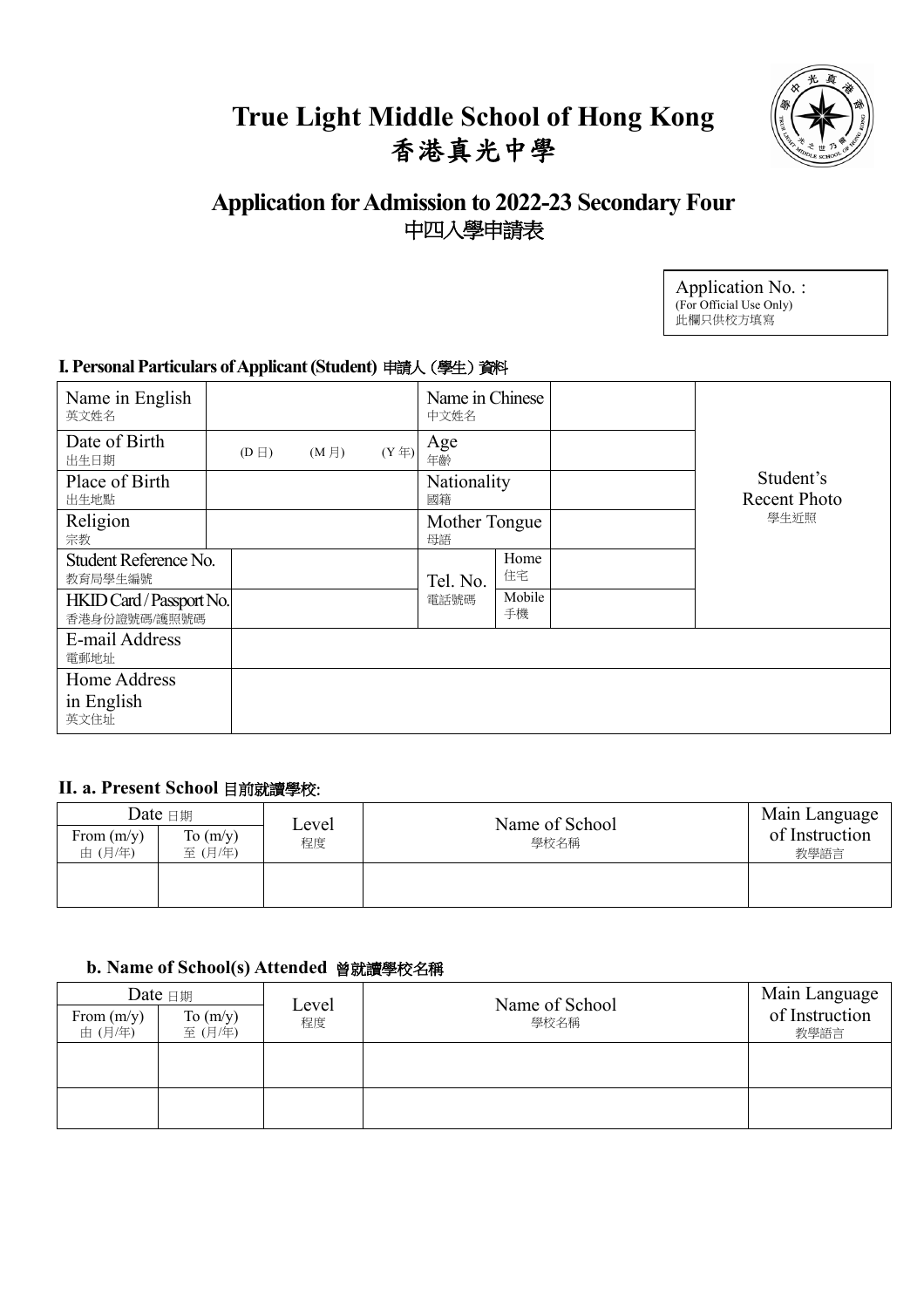## **III. Academic Results & Conduct of Last 3 Years** 最近三年的學業成績及操行

| <b>Subject</b> 科目<br><b>Form</b> 級<br>Term 學期 | <b>Chinese</b><br>中文<br>(marks/grade)<br>(分数/等级) | <b>English</b><br>英文<br>(marks/grade)<br>(分數/等級) | <b>Mathematics</b><br>數學<br>(marks/grade)<br>(分數/等級) | Average<br><b>Marks/Grade</b><br>平均分 / 等級 | <b>Class Rank</b><br>全班名次<br>(if applicable<br>如適用) | <b>Form Rank</b><br>全級名次<br>(if applicable<br>如適用) | Conduct<br>操行 |
|-----------------------------------------------|--------------------------------------------------|--------------------------------------------------|------------------------------------------------------|-------------------------------------------|-----------------------------------------------------|----------------------------------------------------|---------------|
|                                               |                                                  |                                                  |                                                      |                                           |                                                     |                                                    |               |
|                                               |                                                  |                                                  |                                                      |                                           |                                                     |                                                    |               |
|                                               |                                                  |                                                  |                                                      |                                           |                                                     |                                                    |               |
|                                               |                                                  |                                                  |                                                      |                                           |                                                     |                                                    |               |
|                                               |                                                  |                                                  |                                                      |                                           |                                                     |                                                    |               |
|                                               |                                                  |                                                  |                                                      |                                           |                                                     |                                                    |               |

\* Please attach photocopies of School Reports 請連同成績表影印本遞交 (如適用)

### **IV. Participation in Academic and Other Learning Experience (in last 3 years)**

參與學術及其他學習經歷 (最近三年)

#### **a. Academic** (學術)

| Year<br>年份 | Organization<br>主辦機構 | Activities / Certificates / Awards*<br>活動/證書/獎項* |
|------------|----------------------|--------------------------------------------------|
|            |                      |                                                  |
|            |                      |                                                  |
|            |                      |                                                  |
|            |                      |                                                  |

#### **b. Other Learning Experience** (其他學習經歷)

| Categories 項目                  | Year<br>年份 | Organization<br>主辦機構 | Activities / Certificates / Awards*<br>活動 / 證書 / 獎項* |
|--------------------------------|------------|----------------------|------------------------------------------------------|
|                                |            |                      |                                                      |
| Extra-curricular<br>Activities |            |                      |                                                      |
| 課外活動                           |            |                      |                                                      |
|                                |            |                      |                                                      |
| Community                      |            |                      |                                                      |
| Service                        |            |                      |                                                      |
| 義務工作                           |            |                      |                                                      |
|                                |            |                      |                                                      |
| Others 其 他                     |            |                      |                                                      |

\* Please attach photocopies of award certificates (if applicable) 請連同獲獎證書影印本遞交 (如適用)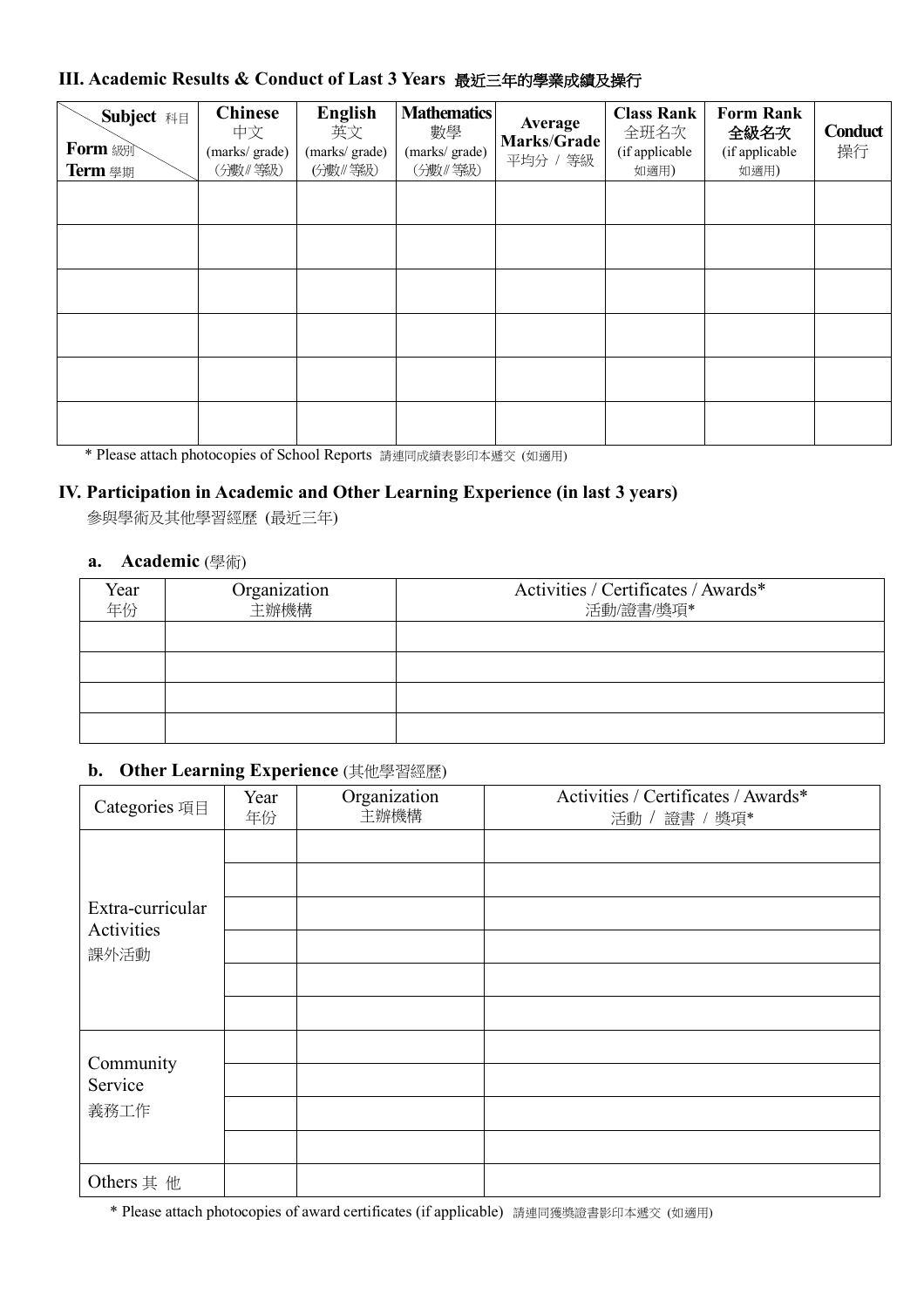#### **V. Family Information** 家庭資料

|                                         | Father / Guardian 父親 / 監護人(1) | Mother / Guardian 母親 / 監護人(2) |
|-----------------------------------------|-------------------------------|-------------------------------|
| Name in English & Chinese<br>中英文姓名      |                               |                               |
| <b>Education Level</b><br>教育程度          |                               |                               |
| <b>Occupation / Position</b><br>職業 / 職位 |                               |                               |
| <b>Name of Company</b><br>公司名稱          |                               |                               |
| <b>Contact Tel. No.</b><br>聯絡電話         |                               |                               |
| <b>E-mail Address</b><br>電郵地址           |                               |                               |

If the applicant's mother or sister has studied/is studying in this school, please fill in her information below. 如申請人的母親或姊妹曾/現於本校就讀,請填寫下列資料。

| Name $\#$ $\&$ | <b>Class Attending/</b><br>Year of Graduation/<br><b>Year of Leaving True Light</b><br>現就讀班別/畢業年份/離校年份 | <b>Relationship with Applicant</b><br>(Student)<br>與申請人 (學生)關係 |
|----------------|--------------------------------------------------------------------------------------------------------|----------------------------------------------------------------|
|                |                                                                                                        |                                                                |
|                |                                                                                                        |                                                                |

#### **VI. Referees (if applicable)** 推薦人 (如適用)

| <b>Name</b><br>姓名 | Occupation<br>職業 | <b>Contact Tel. No.</b><br>聯絡電話 | <b>Relationship with Applicant (Student)</b><br>與申請人 (學生)關係 |
|-------------------|------------------|---------------------------------|-------------------------------------------------------------|
|                   |                  |                                 |                                                             |
|                   |                  |                                 |                                                             |

My daughter would like to apply for a place in Secondary \_\_\_\_\_ with the following Elective Subjects for the year 2022-2023.

本人謹此為女兒申請 貴校之 2022-2023 中\_\_\_\_\_學位及以下的選修科目。

Elective Subjects: 選修科目  $1^{\text{st}}$   $1^{\text{st}}$   $2^{\text{nd}}$   $2^{\text{nd}}$   $3^{\text{rd}}$   $3^{\text{rd}}$ 

I / We confirm that the information and the documents I / we have provided are true and complete. 本人(等)證實本人提供之各項資料及文件均屬詳實。

 $\mathcal{L}_\mathcal{L} = \{ \mathcal{L}_\mathcal{L} = \{ \mathcal{L}_\mathcal{L} = \{ \mathcal{L}_\mathcal{L} = \{ \mathcal{L}_\mathcal{L} = \{ \mathcal{L}_\mathcal{L} = \{ \mathcal{L}_\mathcal{L} = \{ \mathcal{L}_\mathcal{L} = \{ \mathcal{L}_\mathcal{L} = \{ \mathcal{L}_\mathcal{L} = \{ \mathcal{L}_\mathcal{L} = \{ \mathcal{L}_\mathcal{L} = \{ \mathcal{L}_\mathcal{L} = \{ \mathcal{L}_\mathcal{L} = \{ \mathcal{L}_\mathcal{$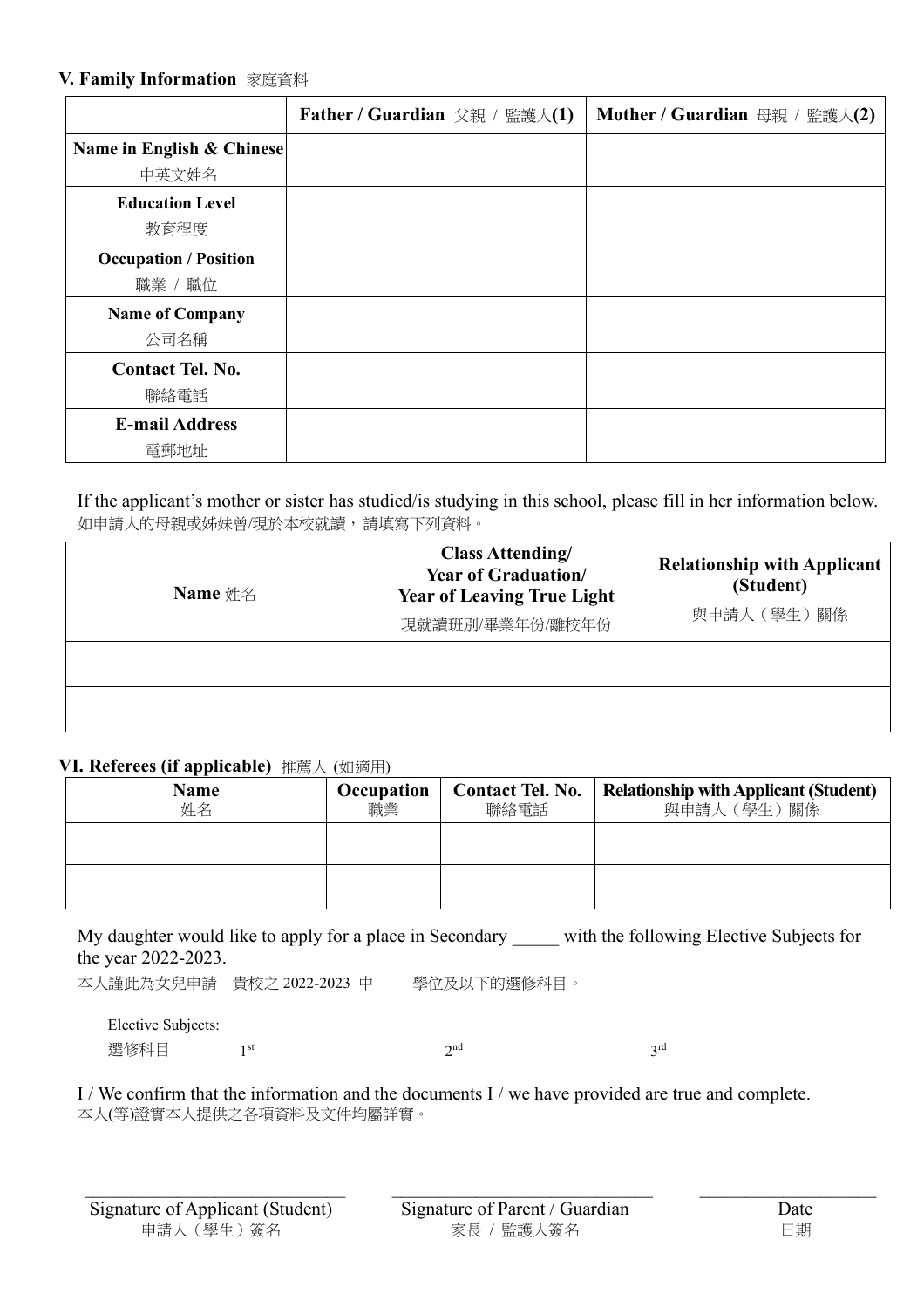## **True Light Middle School of Hong Kong**



# **Application for 2022-2023 Secondary FOUR Application Deadline: 30 May 2022**

- 1. Applicants are requested to submit the following documents BY HAND to our School:
	- $\triangleright$  A covering letter explaining why you would like to apply for our School
	- $\triangleright$  A completed application form
	- $\triangleright$  A copy of Hong Kong Identity Card or Birth Certificate
	- $\triangleright$  Copies of the most recent School Reports from the past three years
	- $\triangleright$  Copies of the awards and certificates of the academic, extra-curricular activities and/or services
	- Ø Principal's recommendation letter *(if any)*
	- Ø A self-addressed stamped envelope
- 2. SELECTED applicants will be notified about sitting the Chinese, English and Mathematics written entrance examinations as well as attending an interview, which will be conducted in both English and Cantonese on Saturday, 11 June 2022.
- 3. The following criteria and weighting will be taken into consideration for admission:

| $\mathbf{i}$ | Academic Performance                                                     | 60%    |
|--------------|--------------------------------------------------------------------------|--------|
| ii)          | Performance in Interview                                                 | 20%    |
| iii)         | Conduct                                                                  | $10\%$ |
| iv)          | Performance in Extra-Curricular Activities, Community Service and Awards | 10%    |

- 4. Application results will be announced in late-June 2022.
- 5. In case your contact details, including mail address, email address or phone number, have changed, please inform our School as soon as possible.
- 6. For enquiries, please contact the School Office at (852) 2576 0703.

| Office Hours | Mon – Fri 9:00 a.m. – 4:00 p.m., Sat 9:00 a.m. – 12:00 noon,<br>(Exclude public holidays) |
|--------------|-------------------------------------------------------------------------------------------|
| Venue        | School Office<br>50 Tai Hang Road, Hong Kong Tel. No.: 2576 0703                          |